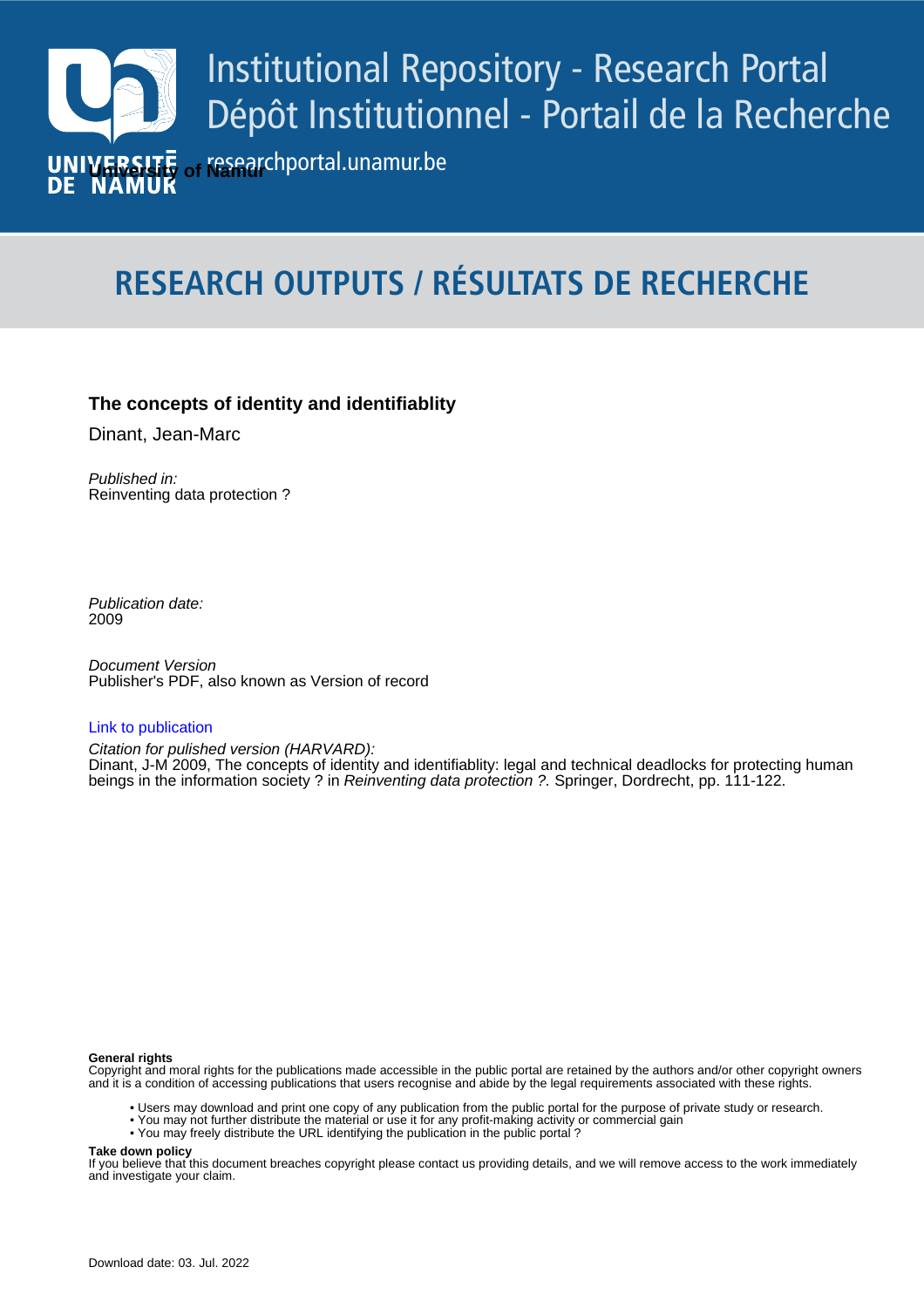# Chapter 5 The Concepts of Identity and Identifiablity: **Legal and Technical Deadlocks for Protecting Human Beings in the Information Society?**

**Jean-Marc Dinant** 

### 5.1 The Protection of Data as Seen by Computer Science

Generally speaking, technology in itself does not deal with personal data and even not with privacy but rather, from the very beginning, with data security, wherever those data may concern a human being and wherever this human being is identified or identifiable. Originally and during many decades, the security conception in the field of the information technology has been based on three corner stones: integrity, availability and confidentiality of information systems.

Recently, the identification and authentication of users has appeared as a new requirement for security. Roughly speaking, this authentication does not claim to be, in se, a corner stone of ICT security but rather a means to achieve the integrity, the availability and the confidentiality of information systems. In fact, to permit an assessment of the security of an information system, it may be useful to log all the transactions that may compromise the availability, the integrity and the confidentiality of the information system. In an insecure virtual world, populated by bugs and hackers, such a systematic collection of the traffic can make sense. Behind the identification of users, the authentication becomes more and more crucial in a virtual world in which a continuously growing amount of transactions between bodies and relations between humans do not involve the simultaneous physical presence of the implied parties and where a wide majority of information systems can be reached through the Internet by everybody in the world in real time, without needing to enter in a geographically delimited area.

The general requirement for user's authentication and identification has lead to a new branch inside information security: the so called Identity Management Systems. In this context, the wording "identity" does not relate to a philosophical or legal notion but rather to a kind of management of rights granted to particular identified and authenticated users within an information system. The assessment of the security of an information system can not be achieved without an infrastructure of rights

 $J.-M.$  Dinant  $(\boxtimes)$ 

Technology and Security Research Unit, Centre of Research in IT and Law, University of Namur, Namur, Belgium

e-mail: reinventingprivacy@dinant.org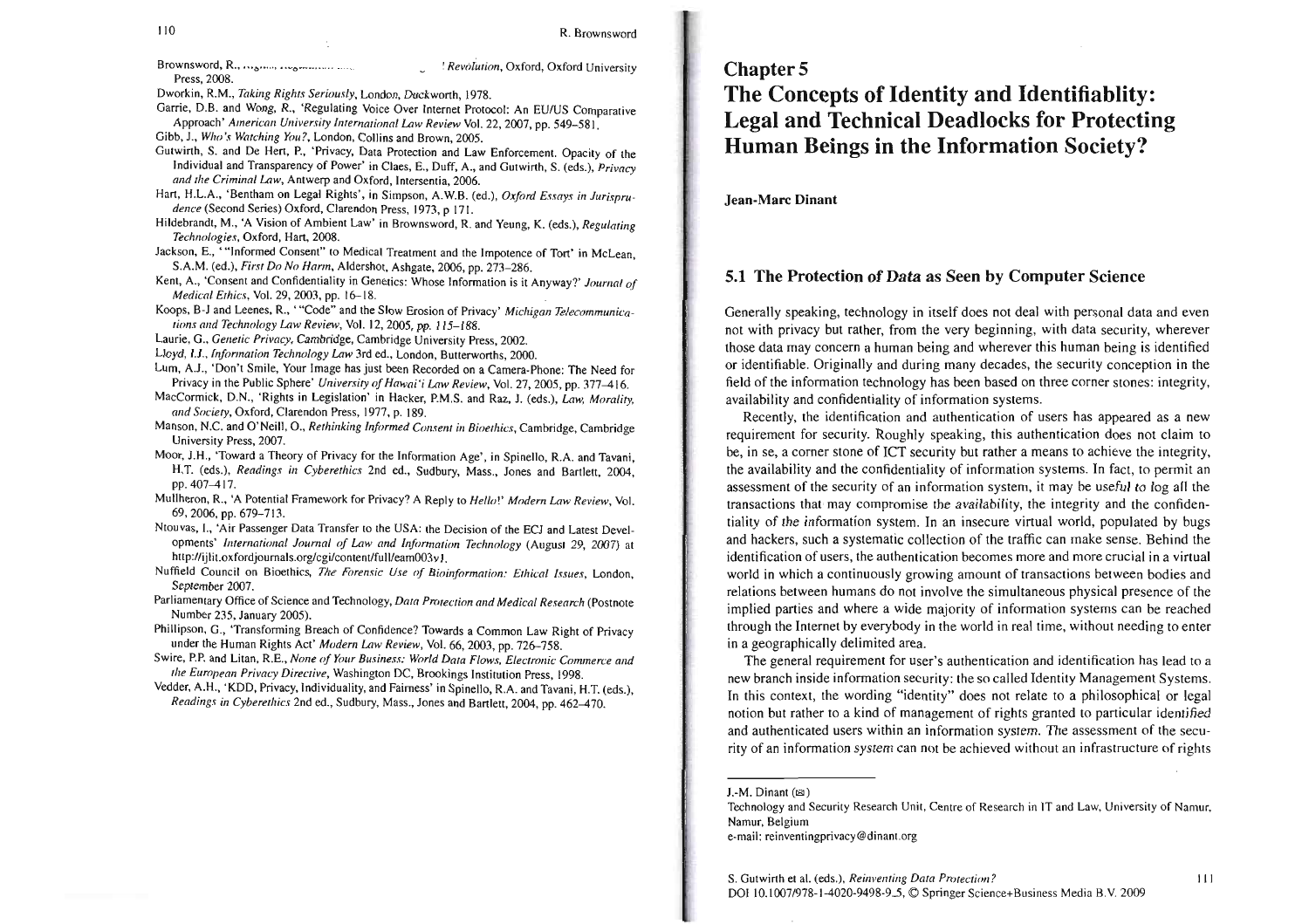#### 5 The Concepts of Identity and Identifiablity

J.-M. Dinant

management describing who can access to what (availability), who can not access to which kind of information (confidentiality) and who has the right to modify which kind of information and in which circumstances (integrity).

In this framework and since many years, log files have been structured, deployed and enabled by default in each kind of information server (HTTP, FTP, RAS, SMTP, POP, SQL, etc.). Those log files have been originally designed for debugging purposes and, in this context, every information related to the request and the requester  $-$  including but not limited to  $-$  date and time, IP address, identification of the user, his location, the device used, the operating system of the device, the brand and version of the client software, etc may be relevant and becomes thus collected and stored. This is to say that, on the Internet, every client device communicating with a server (this is done daily by reading a web page, placing a post on a blog, sending or receiving a mail, chatting, etc) by default and systematically leaves numerous traces at the server side. Those traces are stored in log files and those log files may, in their turn, be archived in data warehouses. The huge amount of traffic data stored in data warehouses is currently more and more exploited, for a new purpose having no link with security requirements or debugging purposes. After many months or years, those traffic data are, in their huge majority, electronic evidence of perfectly legal (trans) actions that do not bring any substantial added value to the preservation of the availability, the confidentiality or the integrity of modern information systems.

Nowadays, predictive analytic modelling rises up as a new discipline combining data mining and statistics to build behavioural modelling of users. Both due to the raising performance of processing (in terms of speed and algorithmic progresses) and the endless rising capacity of massive data storage, it becomes now possible to apply single pass algorithms to several millions of individual transactions to extract a typical behavioural model of users in a few hours or days. The techniques used for weather forecast on the basis of a thousand observations can now, technically speaking, be applied to millions of human transactions and are used to predict human behaviour rather than weather, with a reasonable range of error.

Three characteristics of such a massive human data analysis need to be underlined.

- First of all, the predictive modelling does not use human common sense. A predictive model while being applied to an individual, permit, on the basis of certain characteristics of his past history to predict characteristics of his behaviour in the future. This modelling is the result of computation and not of reasoning. The modelling can predict what will probably happen but is totally unable to explain why a given individual will have this or that kind of behaviour. There is no semantic in predictive modelling. Even if human reasoning may instinctively take place in the mind of a human being facing predictive modelling's results.
- One may be feared while remembering the fable of Jean de la Fontaine "the wolf and the lamb". This lamb was desperately arguing that he was not guilty. After having admitted that the lamb was not guilty, the wolf falsely asserts that

it was his brother's fault. While becoming aware that the lamp does not have any brother, the wolf concluded that it should have been the fault of someone of the lamb's family. Jean de la Fontaine thereby explains that the law of the strongest is always the best. And this law permits the wolf to eat the lamb without any further jury. Predictive modelling can produce an automated decision about an individual on the basis of what others have committed. Commercial decisions like contracting, revolving a contract or fixing a price do not need to be motivated.

• Predictive modelling, even if processed versus harmless data may lead to highly sensitive information, by side effect, just because there is no semantic control of the modelling. We have been told about a particular data mining result into bank transactions. From the data analysis of an important group of customers of a bank, rises up a profile of rich individuals starting to sell all their auctions without any link with their competitiveness. The analysis software has put the emphasis on the correlative link between this particular profile and the date of the death of those individuals. This strange behaviour was mainly originating from rich individuals in the few months before their death. The data mining process was in fact identifying and isolating the very typical profile of rich human beings who know that they have contracted a fatal disease and have urgently decided to distribute their economies to their family and friends. The bank has now a technical tool, seamlessly applicable to all their customers, that will permit to identify, with a minor range of error, the fact that particular customers know that they will die in the following months. This information may be considered as totally intrusive. It is not to say that this information is irrelevant, notably in the case in which the bank also deals with life insurance.

Industry and DPA does not agree on the point of knowing if anonymous traceability constitutes a personal data processing or not. Since many years, user's privacy has been a raising concern among telecommunication engineers but the actual widespread of security embedded in ICT remains symbolic.

The EC do not need new legal tools but may take immediate action, namely on the basis of Art 3 & 5.2 of EC Directive 99/5 and Art 15 of the EC Directive 2002/58. It is worrying to note that, in a recent communication of May 2007, the EC is looking for an intervention of the Parliament and the Council and is, for instance, still desperately emphasing P3P, a privacy inefficient protocol invented in 2002 and implemented since then by less then 5% of the web sites and unsupported by Firefox, Opera or Safari.

The technical knowledge of privacy advocates, consumer's organisations and even of the European Commission remain stable while the technology is becoming more and more subtle and seamlessly intrusive. As a concrete result, wide spreading of transclusive hyperlinks and continuous and individual monitoring of Internet users is nowadays the rule while non surveillance appears to be one exception. In the following sections, we will briefly analyse and remind actual problems and how they have not actually been resolved.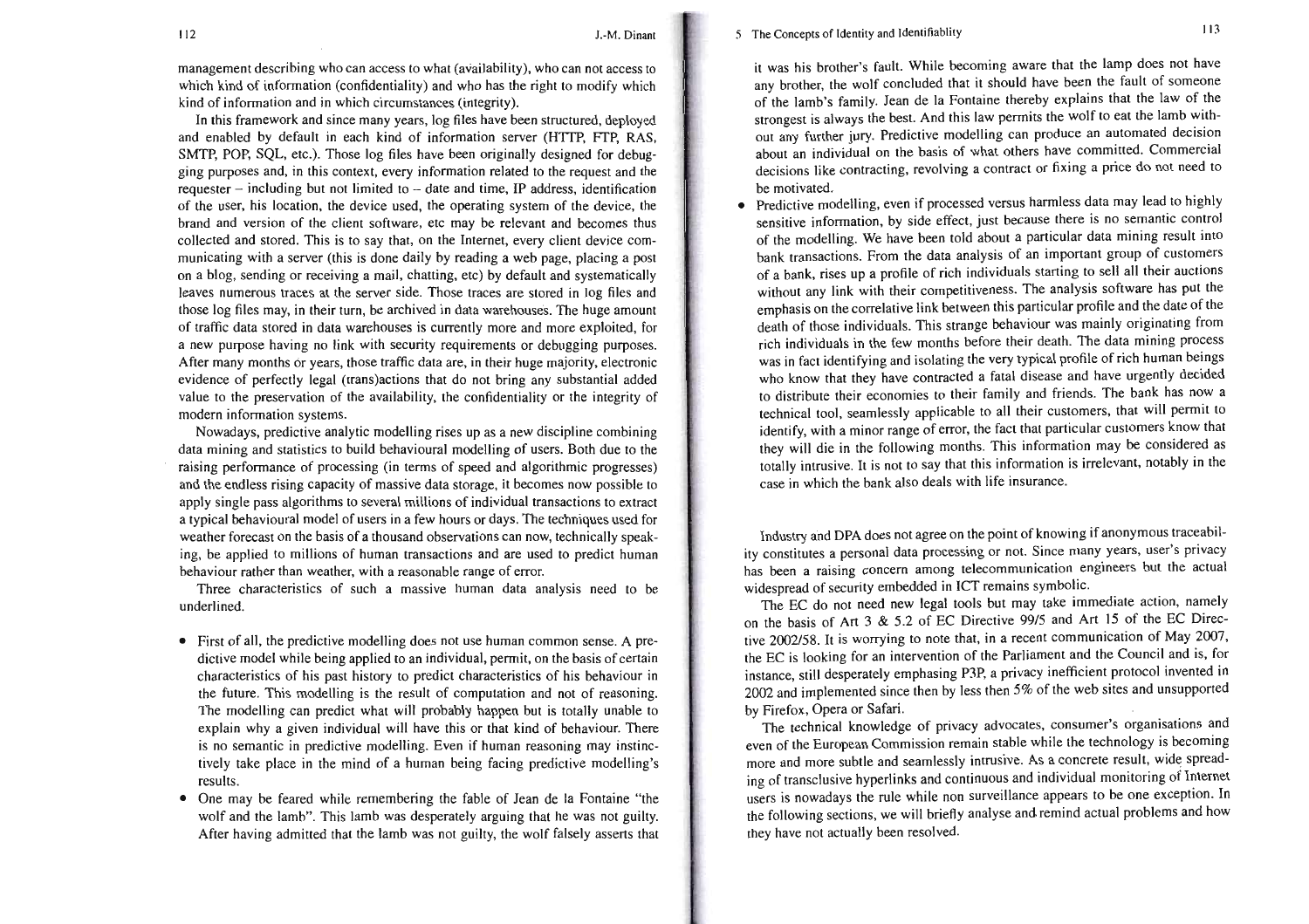#### J.-M. Dinant

# 5.2 The Withdrawal of the PSN Number

Privacy advocates will never forget the PSN story in 1999. After having input an electronic serial number into their Pentium III processors and after many months of pressure originating from privacy advocates, Intel decided to withdraw this number. Since the very beginning of the hardware industry, the central processors units (CPU), the heart of each personal computer, have been identified by mean of a Serial Number written on the top cover of the chip. Intel announced on January 1999 that they were planning to include a unique Processor Serial Number (PSN) in every one of its new Pentium III chips (earlier implementations in PII for laptops have been reported). What was new with the Intel Processor Number is that the Serial Number is not only on the top cover of the chip but is part of the electronic circuit of the chip itself. It means that a dedicated processor instruction can obtain this unique ID. This instruction can be theoretically included in a script at the client side incorporated in a web page. The PSN can then be used as an identifier to trace a particular user, just like a cookie.

Due to public pressure and namely to a parodist web site called www. bigbrotherinside.com, Intel decided to withdraw this PSN from the central processor and the Pentium IV from Intel did not include this PSN any more.

Unfortunately, the vast majority of substantial parts of a computer, at the exception of the central processor, i.e., among others, all USB devices like mouse, keyboards, printers, modems, stick and RAM memories, memory cards, network cards, motherboards, hard disk and last but not least, RFID's and so on do include such an electronic identifying number.

Furthermore, a few months ago, Apple has included in all their new Intel based Macs a TPM chip that identifies and authenticates a single Apple computer through solid cryptographic means. This fact, even if published by the press, has not triggered any substantial reaction

# 5.3 Many Billions of Transclusive Hyperlinks Per Day by Google and Co are Widely Superceding the Echelon Monitoring Capacities

According to Wikipedia, transclusion is "the inclusion of the content of a document into another document by reference". The transclusion can be made at the server side or at the client side. In the first case, the server itself, before transmitting a web page, examines the HTML code and replaces in real time some markers by data, which can be, for instance, the result of a call to a SQL server. It is the way in which the well-known MySQL/PHP team works.

The transclusion can also be performed in real time by the browser itself. In this case, the browser will seamlessly issue an HTTP request to download content to a web site potentially external to the visited domain (i.e., not belonging to the same domain). By doing so, the browser, while opening an HTTP connection, can send

#### 5 The Concepts of Identity and Identifiablity

or receive cookies but will *systematically* send the visited webpage URL through the referring page systematically sent in the header of the HTTP request. To be short, external web sites know, while being accessed by transclusive hyperlinks, the complete URL of the web page visited, the individual IP address, the browser brand and the version of the  $OS<sup>1</sup>$ , etc. As we will detail below, transclusive hyperlink is the technique massively used by cyber marketing companies many billion of times a day since a decade now.

It means that, by default, a cyber marketing company knows in real time all the keywords typed by a particular netizen on a search engine on which he is advertising, the computer, operating system, browser brand of the netizen, the IP address he is using and the time and duration of the HTTP sessions. Those data are called the "clickstream": and permit to infer some supplementary data like<sup>2</sup>

- 1. The country where the netizen lives
- 2. The Internet domain to which he belongs
- 3. Sector of activity of the company employing the netizen
- 4. Turnover and size of the employing company
- 5. Function and position of the surfer within this company
- 6. Internet Access Provider
- 7. Typology of web sites currently visited.

The cookies issues have already been widely discussed. The cookie mechanism was introduced by Netscape in their well-known Navigator in 1996. The SET-COOKIE is invisibly taking place in the HTTP response header and may thus be sent through transclusive hyperlinks. The icing on the cake is called web redirection. Through transclusive hyperlinks, cyber marketing agencies are collecting, on an individual basis, the daily clickstream of the vast majority of netizens. If the cookie feature remains enabled (as it is by default in most widespread browsers like IE, Firefox, Safari and Opera), the traceability of hundreds of millions of users is activated and permit cyber marketing agencies (and to secret services?) to follow each person, notwithstanding changes of IP addresses, for many years.<sup>3</sup>

In Belgium, all the press on line, many social networks, many forums, auctions websites, etc are monitored by Google-Analytics. As a concrete result, the webmaster may benefit from beautiful pie-charts showing their audience. As a concrete result, just because the huge majority of web sites are using the same technology with real time transclusive hyperlinks to the Google website in US, Google can

<sup>&</sup>lt;sup>1</sup> I did call that browser chattering as far as those data are not necessary to a correct data transmission. The original HTTP specification was foreseeing a field named "from" containing nothing else than the email address of the internet user.

<sup>&</sup>lt;sup>2</sup> Serge Gauthronet, "On-line services and data protection and the protection of privacy" European Commission, 1998, p.31 and 92 available at http://europa.eu.int/comm/dg15/ en/media/dataprot/studies/servint.htm

 $3$  In practice, the cookies are not linked to a particular computer but to a particular user of a computer. That is to say, two different users with their own session on the same computer will use different cookie files.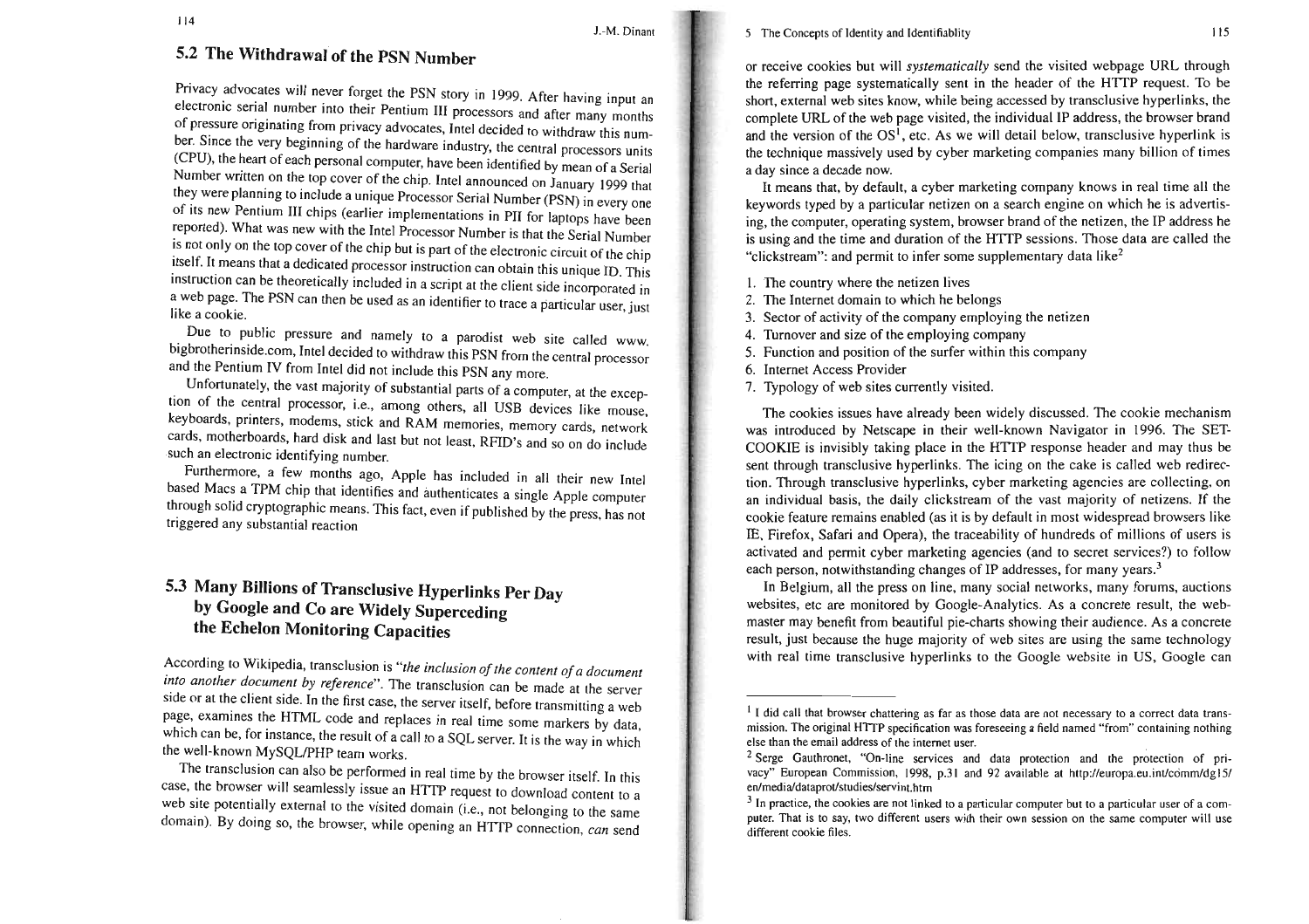know, on the individual basis of the IP address, the individual clickstream of netizens among virtually all web sites within and outside Europe.

One may object that the dynamic IP addressing scheme is offering a protection and avoids cross profiling the same individual day after day. Technically speaking, this is not a valuable objection if we do take into account the fact that

- Doubleclick is systematically using a permanent unique identifying cookie
- Doubleclick is present among various web sites and it is almost impossible to surf ten minutes on popular web sites without opening transclusive hyperlinks to DoubleClick
- As a consequence, DoubleClick is able to identify all the dynamic IP addresses used by the same netizen, just because those IP addresses have been sent together with a single unique identifying cookie
- Google bought DoubleClick in May 2007.

## 5.4 The Ontological Approach

Since about five years, there has been much research funded by the EC related to the ontology of privacy and identity (Fidis, Rapid, Prime, Swami, etc). One tangible output of those researches is the classification built by Andreas Pfitzmann<sup>4</sup>, which identifies different levels of privacy (unobservability, untraceability, pseudonymity and anonymity). These concepts may be used on the Internet to gauge the level of privacy of a netizen. From a technical point of view, whenever an intrusive popup window or a spam may be personal data processing or not, is irrelevant as far as intrusive popup windows or spam obviously compromise the availability, the integrity and the confidentiality of the netizen's information system.

European Data Protection legislation (General Data Protection Directive<sup>5</sup> and eDirective<sup>6</sup>) does not, in practice, fill two major gaps in the net of the protection of the privacy. Among the men in the street, there is currently confusion between privacy and data protection. In Europe, legal protection is mainly granted to socalled "personal data<sup>7</sup>", i.e., data related to an identified or identifiable person. This

#### 5 The Concepts of Identity and Identifiablity

is to say that global surveillance of individual actions such as browsing, consumer's behaviours, receptivity to eMarketing and so on are not, as such, in the "ratio materiae" of European Directives, as long as data collected remain fully anonymous. The anonymous surveillance is not forbidden by the EU data protection legislation even if this kind of surveillance may be contrary to Article 8 of the European Convention of Human Rights.<sup>8</sup> This is not to say that anonymous observations are, legally speaking, systematically allowed. It will certainly not be the case when the surveillance is conducted by using intrusion techniques such as trojan horses, malware, spyware or viruses, or communication tapping in the framework of a "man-in-the-middle" attack. In brief, the right to data protection does not exhaust the right to privacy.

A second lack in the European data protection legislation with respect to the protection of privacy can be found in the notion of "data controller" as laid down by Art. 2 (d) of the general data protection directive. The controller is the natural or legal person, public authority, agency or any other body that alone or jointly with others determines the purposes and means of the processing of personal data.

Both the definition of personal data and the definition of the data controller create two holes in the net in European data protection legislation towards privacy protection. On the first hand, human data not related or linkable to individuals are not subject to the application of the directive. On the second hand, massive human data processing (e.g., invisible processing through implicit hyperlinks to third party (so called "web bugs") and third party identifying cookies) have no data controllers, as far as Bill Gates is not the "data controller" of invisible HTTP connections (involving the sending of cookies and referring pages) seamlessly processed by MSIE, even if, just as underlined by the Recommendation, "those who design technical specifications and those who actually build or implement applications or operating systems bear some responsibility for data protection from a societal and ethical point of view."

In May 2007, the EC Commission issued a communication on promoting Data Protection by Privacy Enhancing Technologies.<sup>9</sup>

After giving a general definition of what can be included in PETS: "appropriate" technical measures ..." and underlining that PETS should be "an integral part in any efforts to achieve a sufficient level of privacy<sup>10</sup> protection", four examples of

<sup>&</sup>lt;sup>4</sup> Andreas Pfitzmann, Marit Köhntopp: Anonymity, Unobservability, and Pseudonymity - A Proposal for Terminology; in: H. Federrath (Ed.): Designing Privacy Enhancing Technologies; Workshop on Design Issues in Anonymity and Unobservability, July 25-26, 2000, Intern. Computer Science Institute (ICSI), Berkeley, CA, LNCS 2009, Springer-Verlag, Heidelberg 2001,  $1 - 9.$ 

<sup>&</sup>lt;sup>5</sup> Directive 95/46/EC of the European Parliament and of the Council of 24 October 1995 on the protection of individuals with regard to the processing of personal data and on the free movement of such data, OJ L 281, 23.11.1995, p. 31.

<sup>&</sup>lt;sup>6</sup> Directive 2002/58/EC of the European Parliament and of the Council of 12 July 2002 concerning the processing of personal data and the protection of privacy in the electronic communications sector (Directive on privacy and electronic communications), OJ L 201, 31.07.2002, p. 37.

<sup>&</sup>lt;sup>7</sup> Following Article 2 (a) of Directive 95/46: " 'personal data' shall mean any information relating to an identified or identifiable natural person ('data subject'); an identifiable person is one who

can be identified, directly or indirectly, in particular by reference to an identification number or to one or more factors specific to his physical, physiological, mental, economic, cultural or social identity;"

 $8$  See in this direction the recent opinion 4/2007 of the Article 29 data protection working party on the concept of personal data, pp 24: "Where data protection rules does not apply, certain activities may still constitute an inference with Article 8 of the European Convention on Human Rights, which protect the right to private and family life... Other sets of rules, such as torts laws, criminal law or antidiscrimination law may also provide protection to individuals in those cases where data protection rules do not apply and various legitimate interests may be at stake."

<sup>&</sup>lt;sup>9</sup> Communication from the Commission to the European Parliament and the Council on Promoting Data Protection by Privacy Enhancing Technologies (PETs) /\* COM/2007/0228 final \*/, Brussels, 2.05.2007.

 $10$  Fortunately, the target is here to improve the privacy, not the personal data protection.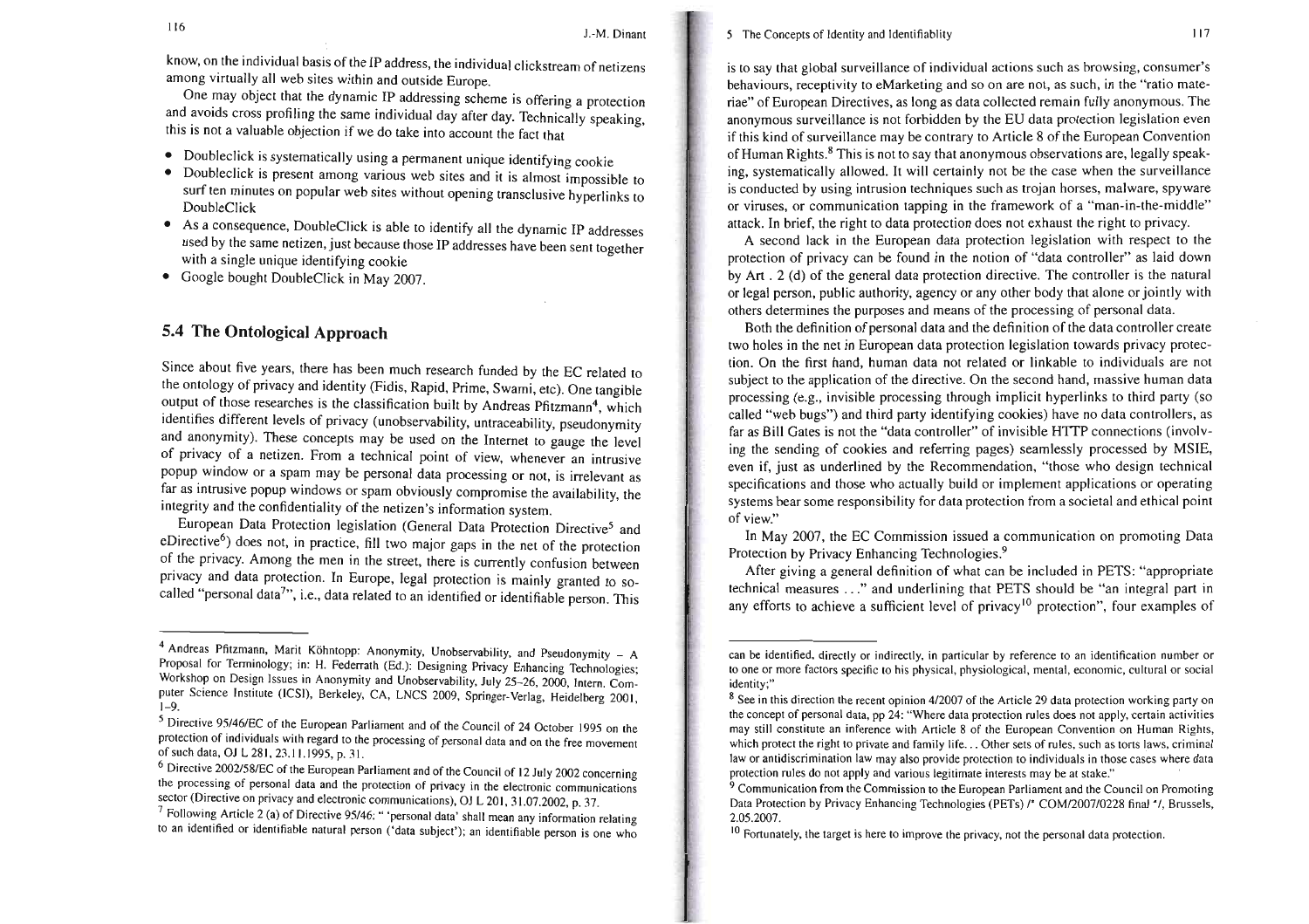# 5 The Concepts of Identity and Identifiablity

J.-M. Dinant

PETS are given. Those examples include the automatic anonymization, Encryption tools, Cookie-cutters and P3P.

Those examples are problematic because they are neglecting the current state of the art and the fundamental concern of data subjects, whatever the name put on it (privacy, security or data protection).

The encouragement to the anonymization of data may let believe that anonymous surveillance is fully compatible with privacy. The highest level of privacy remains non observation and involves that data related to human beings such as but not limited to – localization, consumption habits, surfing behaviours, etc., are not recorded at all. This privacy level is detailed as being the first level of privacy and security in the ISO standard 15408. This issue is becoming more and more sensitive, notably due to the wide spreading of RFID's in all our surrounding objects. With regard to a general privacy requirement, routine observation of a growing number of slices of human lives seems not socially acceptable, even if those observations are anonymized as soon as possible.<sup>11</sup>

In the field of encryption, the communication focuses on the prevention against interception during the transmission of information (so-called "man-in-the-middle" attack). Encryption tools like PGP for the electronic mail, SSL for the surf and SSH for file transfer are nowadays widely available and deployed. Those tools are secure enough to resist a brute force attack.

The mention of cookies-cutters appears the most surprising example of some kind of innovative Privacy Enhancing Technologies. In practice, since many years, all modern browsers provide embedded and user-friendly cookie control features. Genuinely, out of the box browsers like MSIE, Firefox, Safari or Opera provide since many years cookie management tools that may inhibit or reduce the permanency of cookies, providing a relevant distinction between cookies sent by the current website and cookies sent by invisible third parties. At the light of those privacy enhancements embedded in the current technology, a cookie-cutter approach under the form of an external program or a plug-in seems today, with respect to the current state of the art, to be widely deprecated.

Perhaps the communication of the European Commission should have been more innovative and efficient by suggesting the total suppression of the cookie mechanism itself. This suppression is not unrealistic, because, from a functional view point, alternative solutions, less privacy killing, exist to fill actual and legitimate proposes of cookies.

Session cookies may very easily be put at the visible URL level (e.g., www.ebay. com?sessionID=ZE34TR) rather than in the invisible HTTP header. This system is widely used by many web servers working with PHP or ASP. For permanent cookies, if they originate from third parties, they will allow following a single user seamlessly (cookies are linked to a user and not to a computer) on an individual basis during his whole click stream (pages of newspaper read, keywords typed on search engines, interventions in discussions forums, etc.) and are clearly putting the privacy of the surfer at risk (confidentiality breach). If the cookie originates from a web site voluntarily visited, it appears to be more efficient to implement a classic system of userID/password that will permit to the user, through a simple and positive action to be identified and profiled, or, on the opposite, to surf the web site anonymously. Here again, all modern browsers are proposing embedded password management systems that are more secured than cookies and that avoid repeated typing of an ID and password to the user (the browser seamlessly recognizes a recent authentication form and automatically proposes the last typed ID and password; at the opposite of the cookie mechanism, the user may not be identified nor tracked without his preliminary and ad hoc consent).

| Cookie type                                                           | Privacy risk                                                                                                     | PET solution                                                                                                                                                                                                              |
|-----------------------------------------------------------------------|------------------------------------------------------------------------------------------------------------------|---------------------------------------------------------------------------------------------------------------------------------------------------------------------------------------------------------------------------|
| Direct session                                                        | None: Traceability risk not<br>higher than that of a dynamic<br>IP address                                       | Put the cookie in the URL<br>www.ebay.com?sessionID=<br>ZE34TR rather than in the<br>invisible HTTP header<br>Use of ID/password<br>Management systems<br>already embedded in all<br>modern browsers<br>Must be forbidden |
| Direct remanent                                                       | Important: Unfair and invisible<br>identification and<br>trackability                                            |                                                                                                                                                                                                                           |
| Third party (session<br>or remanent) $=$<br>Transclusive<br>hyperlink | Very High: Unfair, routine and<br>invisible trackability by a<br>foreign, invisible and<br>untrusted third party |                                                                                                                                                                                                                           |

A browser without any cookie capability - this should have been a realistic and popular privacy enhanced requirement.

In the P3P field, following a survey performed by SecuritySpace<sup>12</sup>, P3P policy deployment ratios have evolved between 1 and 5% of web sites ranked since the P3P's launching in 2002. It has to be noticed that Opera, Safari and Firefox does not support P3P, this means that Apple, Linux and Unix users are out of the game. The single reference implementation of P3P lies in MSIE on MS-Windows and permits, by default, to cyber marketing (like DoubleClick) and audience measurement companies to put an identifying permanent cookie on the workstations of millions of naïve netizens (for the purpose of tracking them through the referring page systematically sent by common browsers). In practice, it is sufficient for a marketing company to establish a compact privacy policy aiming that no personally identifiable information is collected or stored to pass through the P3P default settings of MSIE. P3P was deeply criticized many years ago both by the Article 29 working

 $<sup>11</sup>$  See also the recent opinion 4/2007 of the Article 29 data protection working party on the con-</sup> cept of personal data P. 24: "Where data protection rules does not apply, certain activities may still constitute an inference with Article 8 of the European Convention on Human Rights, which protect the right to private and family life... Other sets of rules, such as torts laws, criminal law or antidiscrimination law may also provide protection to individuals in those cases where data protection rules do not apply and various legitimate interests may be at stake."

<sup>&</sup>lt;sup>12</sup> http://www.securityspace.com/s\_survey/data/man.200706/p3p.html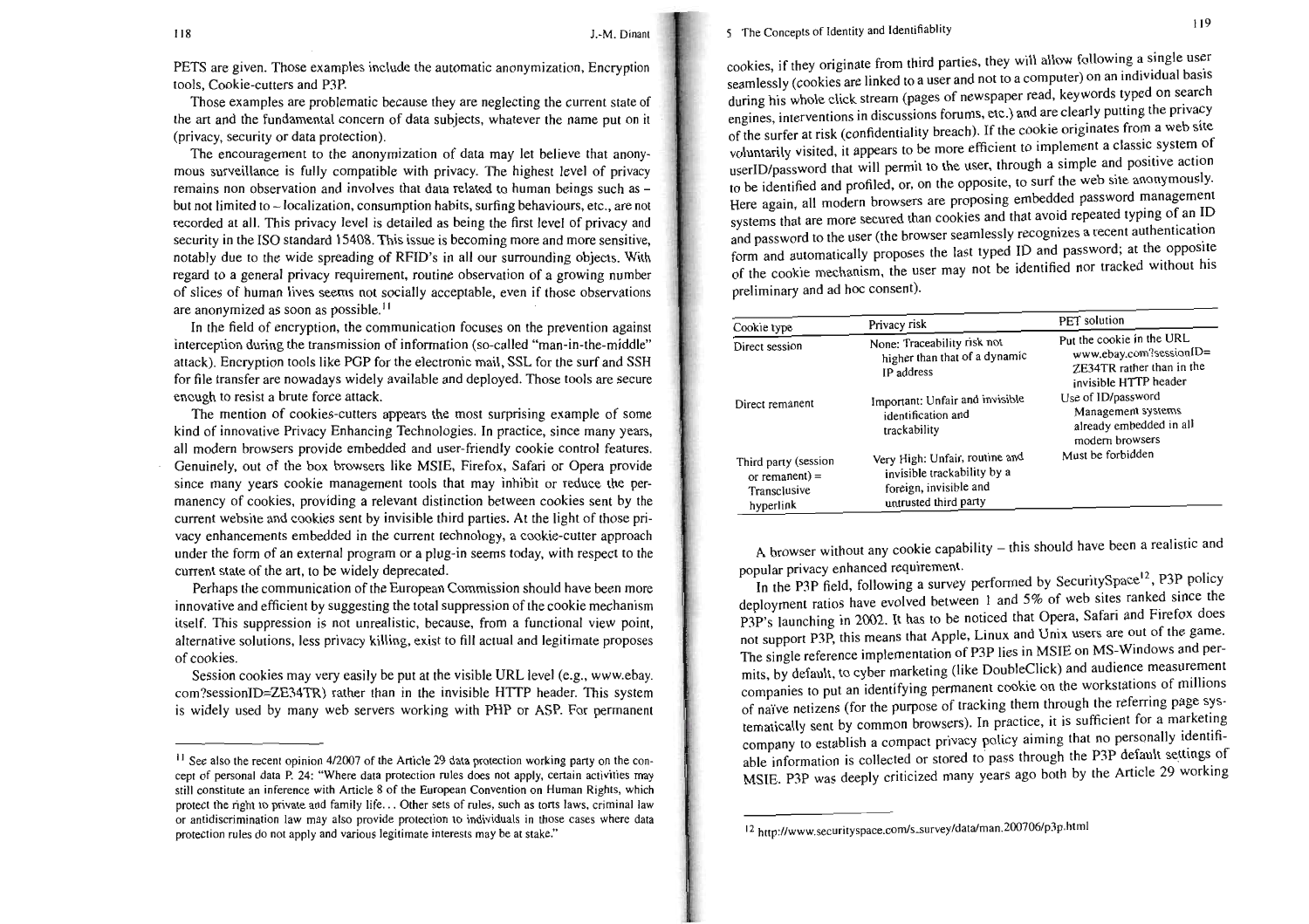### 5 The Concepts of Identity and Identifiablity

J.-M. Dinant

party<sup>13</sup> and by the International Working Party on the Protection of Individuals<sup>14</sup> in these terms: "There is a risk that P3P, once implemented in the next generation of browsing software, could mislead EU-based operators into believing that they can be discharged of certain of their legal obligations (e.g., granting individual users a right of access to their data) if the individual user consents to this as part of the on-line negotiation". The Electronic Privacy Information Center speaks about a Pretty Poor Privacy.<sup>15</sup>

Data subjects may regret that, in this enumeration of examples, the issues of Global Unique Identifier (like the MAC address in Ipv6 addresses or serial number of RFID chips) or transclusive hyperlinks (web bugs) to untrusted third parties have not been considered.

## 5.5 When Non DP Laws Help to Fill the Gaps in Existing Data Protection Legislation to Enhance Privacy Protection

The objectives described in the Communication are (1) to support the development of PETs, (2) to support the use of PETs by data controllers and (3) to encourage consumer's to use PETs.

Within the first objective, the Communication proposes to identify the need and the technological requirements of PETs and plans to call national authorities and the private sector to invest in the development of PETs. It has to be underlined that the focus here is not the protection of personal data but to provide "the foundation for user-empowering privacy protection".

In the framework of the second objective, the Communication aims to promote the use of PETs by industry and to ensure the respect for appropriate standards in the protection of personal data through the standardisation and the coordination of national technical rules on security measures for data processing. Very surprisingly, the Recommendation does not mention ISO and notably the recent standard ISO 15408. Finally, the Communication wants to involves public authorities, promoting their use of PETs.

The last objective is to encourage consumers to use PETs by raising their awareness and develop an EU-wide system of privacy seals.

At the lecture of these objectives, I got the feeling that the Communication may perhaps be a mix between the objectives of PETs and the means to reach the objectives. Furthermore, the wide spreading of PETs is not an objective in itself but rather a means to enhance the privacy of human beings through Europe, without having to pay the price of negotiating the immutable value of privacy to obtain a user-friendly information society.

Before creating new Privacy Enhancing Technologies, it appears evident that it is more effective to routinely produce information technologies that are privacy keeping, by default.

In the field of the mobile phone, we have reached a very good balance between privacy and surveillance. The consumer can benefit from the Calling Identification Line Indication that permits to identify the number of the mobile calling; at the same time the same consumer can benefit from the Calling Line Identification Restriction that allows him to hide his own number when calling somebody. For security reasons, emergency services can know, whatever the CLIR status can be the calling number of the emergency service caller. Just because the calling number is technically transmitted by the telecom operator, the transmission of a false phone number is quite impossible. The communication is fully encrypted by a 40 bit key and a manin-the-middle attack appears to be very difficult. Each phone has a unique identifier (IMEI) but this identifier is sent to the telecom operator who does not relay it to the called person's terminal. This high level of privacy has been reached also because there has been a long tradition of privacy in the telecommunication world. But to me, a relevant cause of this success story is the fact that a mandatory telecommunication agreement (including privacy consideration) was necessary before putting a mobile phone device on the market.

In the field of electronic mail, a netizen may very easily change his sender address (what spammers do a billion times a day) just because the email address is sent by the email program and not by the network operator. If a netizen is using Ipv6 configured by default in MS-Windows workstations, the recipient of an email may track the same netizen even if (s)he is using different legitimate "anonymous" email addresses just because the Ipv6 address incorporates by default the serial number of the network interface card of the PC ("Mac Address").

In the field of the Internet, it may be relevant to have a glance at recent history. The technological move originated in the very beginning from the Personal Computers appearing at the beginning of the eighties. Local Area Network (LAN) started to appear in the mid-eighties and the World Wide Web started in the early 90s. The cookies mechanism itself was specified by Netscape in 1996, without any reference to the newly born Directive 95/46.

Now the Internet is present everywhere, but telecommunication terminals<sup>16</sup> (not limited to hardware but including software and firmware) are not privacy compliant, more precisely, software like browsers are not "incorporating [sufficient] safeguards to ensure that the personal data and privacy of the user and the subscriber are

<sup>&</sup>lt;sup>13</sup> http://ec.europa.eu/justice\_home/fsj/privacy/docs/wpdocs/1998/wp12\_en.pdf

<sup>&</sup>lt;sup>14</sup> http://www.datenschutz-berlin.de/doc/eu/gruppe29/wp11\_en.htm

<sup>&</sup>lt;sup>15</sup> http://www.epic.org/reports/prettypoorprivacy.html

<sup>&</sup>lt;sup>16</sup> In the wide meaning of Directive 99/5 of the European Parliament and of the Council of 9 March 1999 on radio equipment and telecommunications terminal equipment and the mutual recognition of their conformity in Article 2 (b):  $(b)$  "telecommunications terminal equipment' means a product enabling communication or a relevant component thereof which is intended to be connected directly or indirectly by any means whatsoever to interfaces of public telecommunications networks (that is to say, telecommunications networks used wholly or partly for the provision of publicly available telecommunications services)."